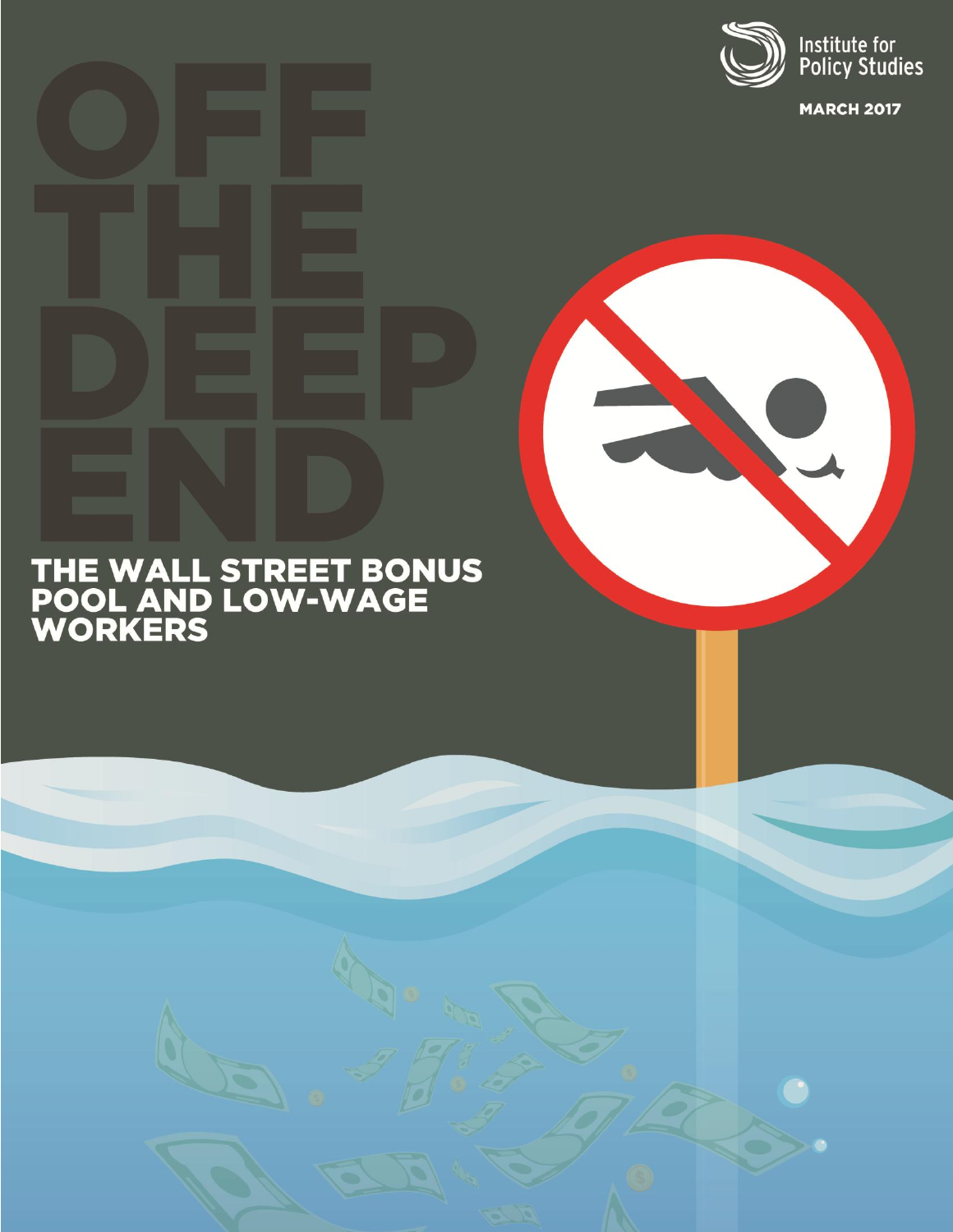

**Author: Sarah Anderson** directs the Global Economy Project at the Institute for Policy Studies and co-edits the IPS web site Inequality.org. She has co-authored 23 IPS annual "Executive Excess" reports on CEO compensation. Email: [sarah@ips-dc.org,](mailto:sarah@ips-dc.org) Twitter: @Anderson\_IPS

The **Institute for Policy Studies** [\(www.IPS-dc.org\)](http://www.ips-dc.org/) is a 50-year-old multi-issue research center that has conducted path-breaking research on executive compensation for more than 20 years.

The IPS website [Inequality.org](http://inequality.org/) is a portal into all things related to the income and wealth gaps that so divide us, in the United States and throughout the world**. Twitter: @inequalityorg**

**Institute for Policy Studies** 1301 Connecticut Ave. NW, Suite 600 Washington, DC 20036 202 234-9382 [www.ips-dc.org,](http://www.ips-dc.org/) Twitter: @IPS\_DC Facebook: http://www.facebook.com/InstituteforPolicyStudies

© 2017 Institute for Policy Studies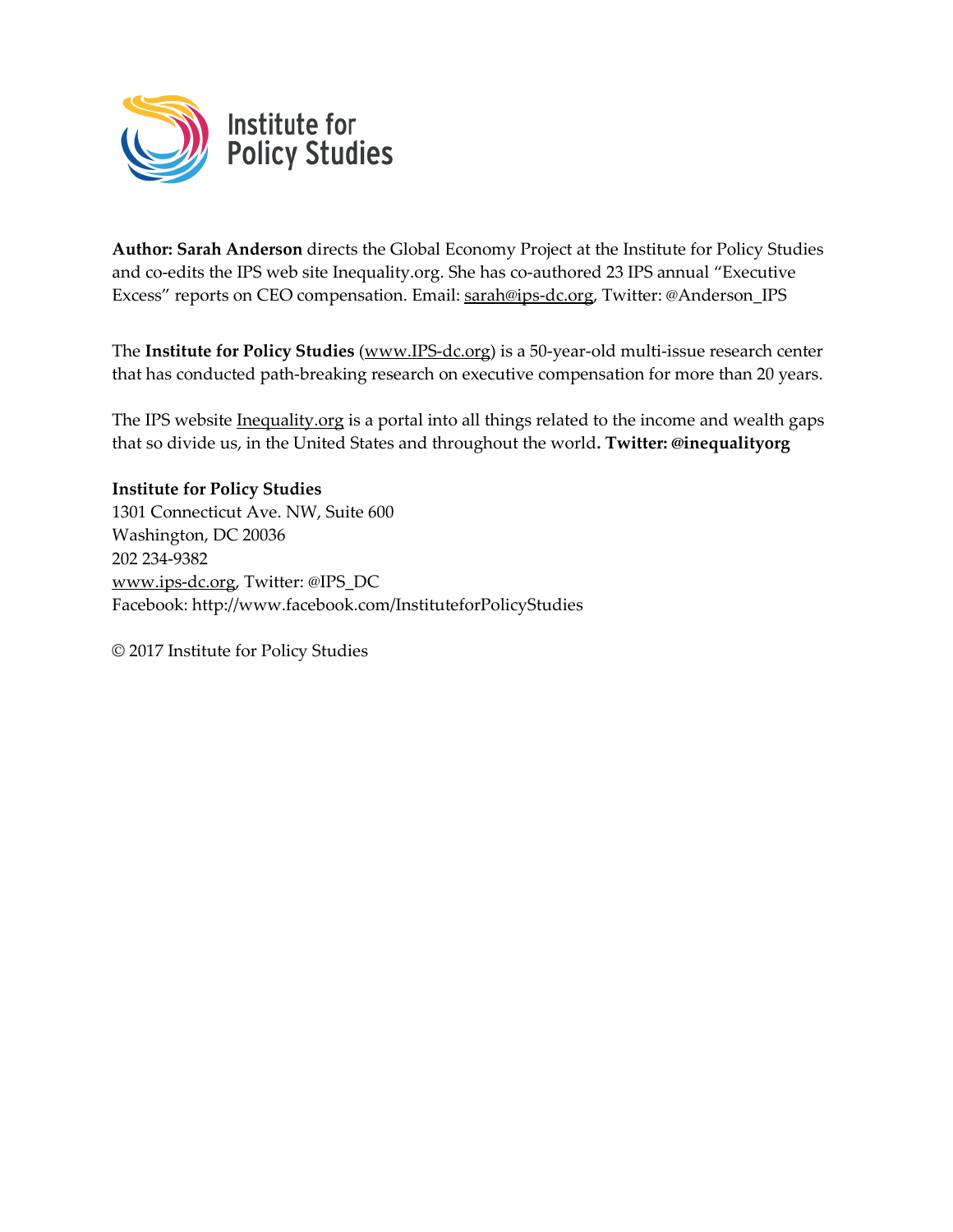# **Key Findings**

Wall Street banks handed out \$23.9 billion in bonuses to their New York City-based employees last year, according to new figures from the [New York State Comptroller.](http://osc.state.ny.us/press/releases/mar17/wall-st-bonuses-2017-nyc-sec-industry-bonus-pool.pdf) To put these figures in perspective, we've compared the Wall Street payout to low-wage workers' earnings.

- The total bonus pool for 177,000 Wall Street employees was 1.6 times the combined annual earnings of all 1,075,000 U.S. full-time minimum wage workers.
- The average Wall Street bonus increased by 1 percent last year to \$138,210. Since 1985, the nominal value of the average Wall Street bonus has increased 890 percent, whereas the minimum wage has risen only 116 percent.
- The much faster increase in Wall Street bonuses has contributed to racial and gender inequality, since workers at the bottom of the wage scale are predominantly people of color and female, whereas those in the financial industry's upper echelons are overwhelmingly white and male.
	- o At the five largest U.S. investment banks, the share of executives and top managers who are white ranges from 84-87 percent, and the share who are male ranges from 66-84 percent.
	- o Only 44 percent of minimum wage workers are white and 37 percent are male.
- The 2016 bonus pool held enough dollars to lift the pay of any one of these groups of low-wage workers up to \$15 per hour:
	- o all of the country's 3.1 million restaurant servers and bartenders,
	- o all 1.7 million home health and personal care aides, or
	- o all 3.2 million fast food preparation and serving workers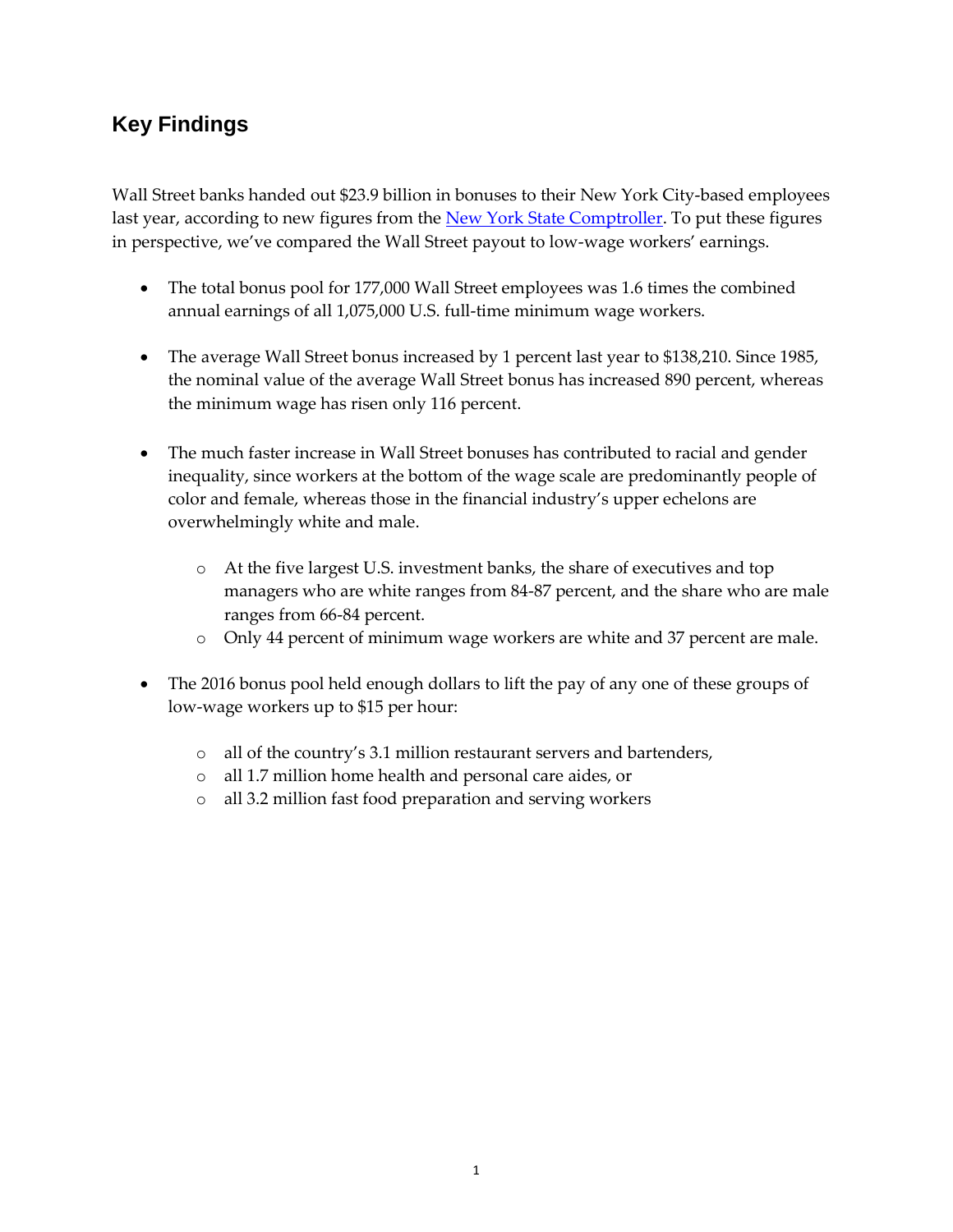## **Wall Street Bonuses v. Minimum Wage Earners**

Wall Street banks doled out \$23.9 billion in bonuses to their 177,000 New York-based employees, which amounts to 1.6 times the combined earnings of all 1,075,000 Americans who work full-time at the current federal minimum wage of \$7.25 per hour.



The average Wall Street bonus increased by just 1 percent last year. But the nominal value of the average bonus has grown by 890 percent since 1985, from \$13,970 to \$138,210. Meanwhile, the minimum wage has risen only 116 percent, from \$3.35 per hour to \$7.25. Adjusted for inflation, the minimum wage was nearly 3 percent lower in 2016 than in 1985, whereas the average bonus was about 343 percent higher.

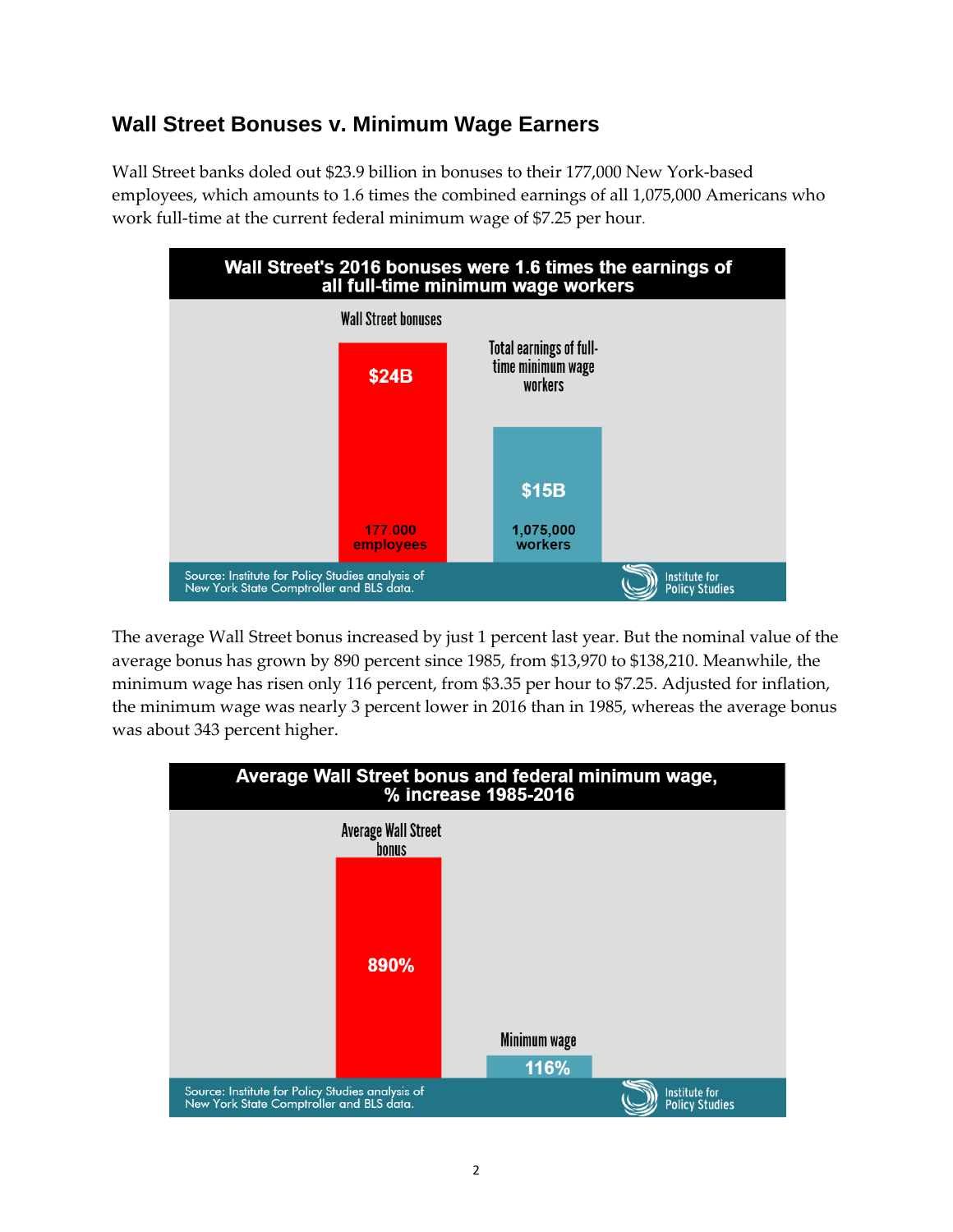#### **The Race and Gender Divide**

Over the past three decades, the dramatic rise in average financial industry bonuses relative to the minimum wage has contributed to racial and gender inequality. Workers at the bottom of the national wage scale are predominantly people of color and female, whereas those in Wall Street's upper echelons are overwhelmingly white and male.

At the top five U.S. investment banks (JPMorgan Chase, Goldman Sachs, Bank of America Merrill Lynch, Morgan Stanley, and Citigroup), the share of executives and top managers who are white ranges from 84 to 87 percent and the share who are male ranges from 66 to 84 percent, according to the firms' own reports (see sources section). By contrast, only 44 percent of minimum wage workers are white and an even smaller share, just 37 percent, are male.



For Wall Street employees, annual bonuses come as an extra reward on top of their base salaries, which averaged [\\$388,000](https://www.osc.state.ny.us/osdc/rpt8-2017.pdf) in 2015, the most recent year for which data are available. According to the New York State Comptroller, this is five times higher than the average salary for other New York City private sector employees.

On top of their cash salary and bonuses, top Wall Street executives also typically receive massive stock options and grants, most of which are deemed fully deductible "performancebased" pay and thus fully tax-deductible for the firm. According to a 2016 Institute for Policy [Studies report,](http://www.ips-dc.org/executive-excess-2016-wall-street-ceo-bonus-loophole/) the top 20 U.S. banks paid out more than \$2 billion in fully deductible performance pay to their top five executives between 2012 and 2015. At a 35 percent corporate tax rate, this translates into a tax break of more than \$725 million, or \$1.7 million per executive per year.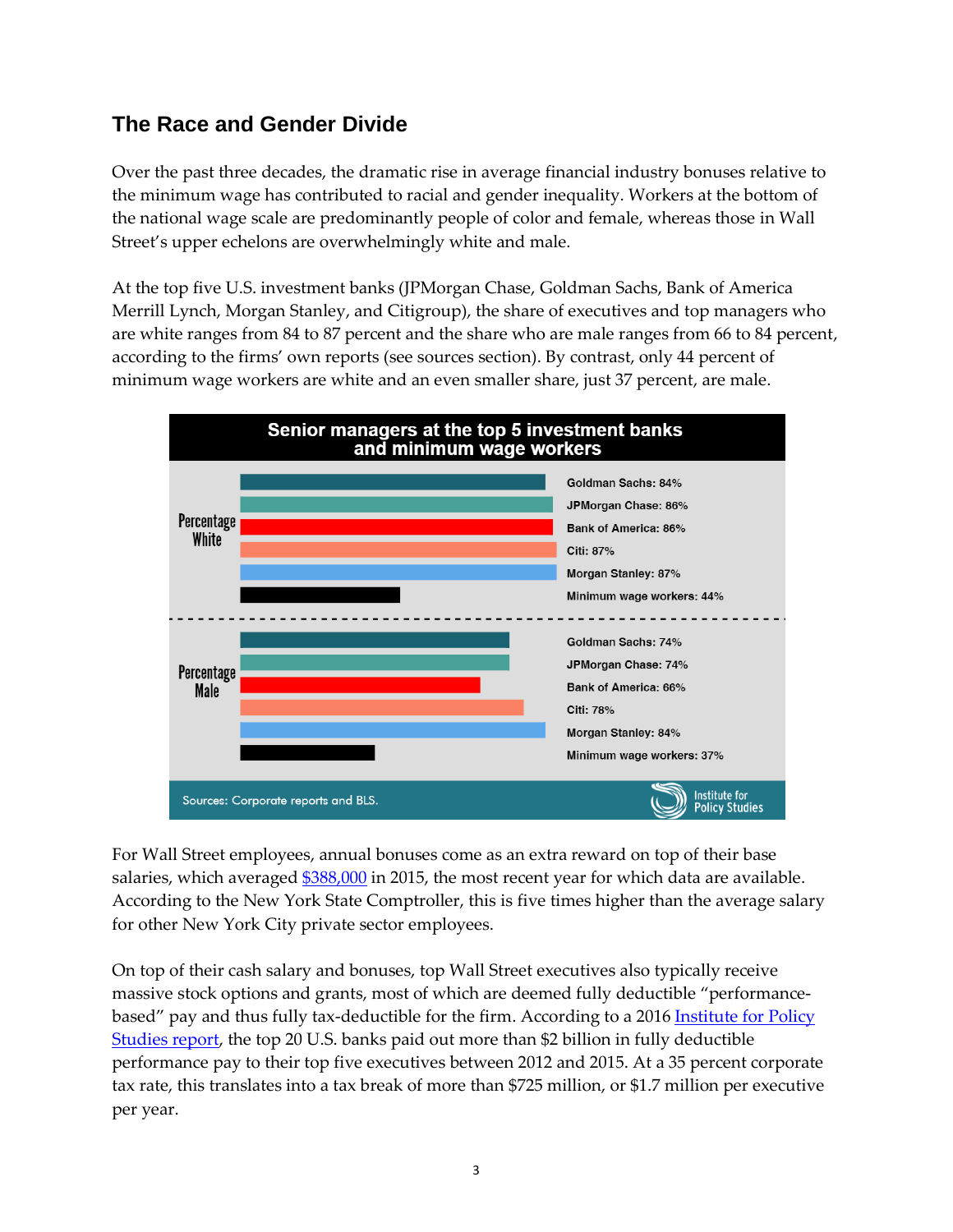## **Wall Street Bonuses v. Low-Wage Service Workers**

While living wage campaigns have been successful in many cities, Oxfam and the Economic [Policy Institute](https://www.oxfamamerica.org/static/media/files/Few_Rewards_Report_2016_web.pdf) report that 44 percent of U.S. workers still earn less than \$15 per hour. This is the wage level needed to cover basic living costs in most areas of the country, according to the [National Employment Law Project.](http://www.nelp.org/publication/growing-movement-15/)

The Wall Street bonus pool was large enough in 2016 to have lifted all of America's 3.2 million fast food prep and serving workers up to \$15 per hour — and still have had \$776 million left over. Or that bonus pool could have raised to \$15 the hourly wage of all our nation's 1.7 million home care aides or all of our 3.1 million restaurant servers and bartenders. (see last section for methodology)



Shifting resources into the pockets of low-wage workers would give the American economy a much bigger bang for the buck than increases in Wall Street bonuses. To meet basic needs, the low-wage workers who prepare our food and take care of the elderly tend to spend nearly every dollar they earn, creating beneficial economic ripple effects. The wealthy, by contrast, can afford to squirrel away more of their earnings. The Wall Street bonus season may coincide with an uptick in luxury goods sales, but a minimum wage hike would give America's economy a much greater boost.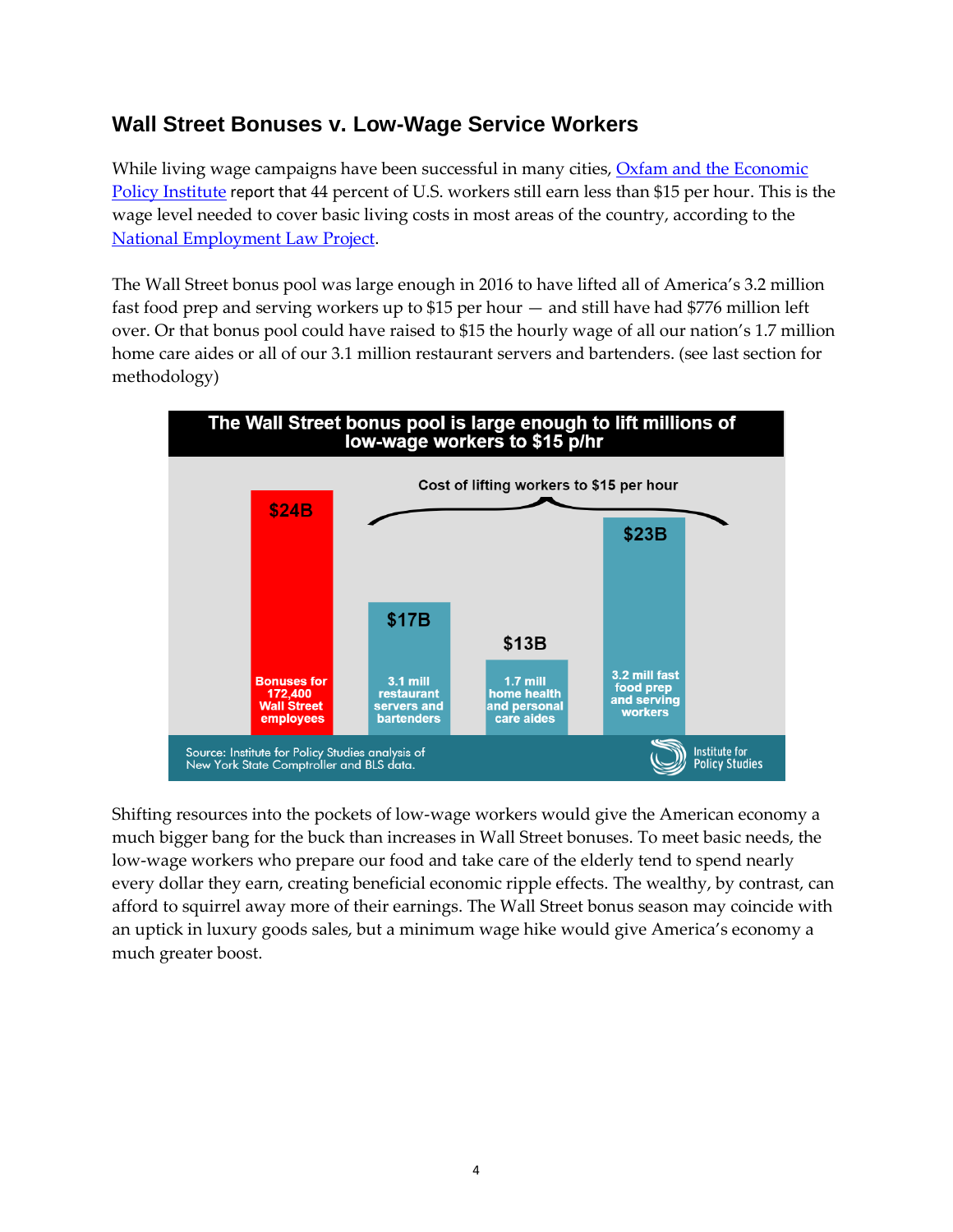#### **Wall Street Bonus Reform Long Overdue**

Huge Wall Street bonus payouts also encourage the sorts of high-risk behaviors that led to the 2008 financial crisis. And yet financial regulators have still not implemented a Wall Street bonus reform law that has been on the books for nearly seven years. Section 956 of the 2010 Dodd-Frank financial reform legislation prohibits financial industry pay packages that encourage "inappropriate risks." Regulators were supposed to implement this new rule within nine months of the law's passage.

In 2011, regulators issued a **proposed rule** that did not go far enough to prevent the type of behavior that led to the 2008 crash. As spelled out in detail in Institute for Policy Studies [comments to the SEC,](https://www.sec.gov/comments/s7-07-16/s70716-35.pdf) the proposed rule falls short in several areas, including overly lenient bonus deferrals, weak stock-based pay restrictions, and enforcement proposals that leave too much discretion to bank managers. While regulators responded to criticism by agreeing to issue a new proposal, this work was not completed before the end of the Obama administration. And now with Republican control of both Congress and the White House, there is a strong chance it will be postponed indefinitely. House Republican leadership [introduced a bill](http://financialservices.house.gov/uploadedfiles/financial_choice_act_comprehensive_outline.pdf) in the last session to repeal most of the Dodd-Frank reform package, including the Wall Street pay provision. President Donald Trump has also vowed to " $\frac{d}{d}$  big number" on the landmark financial reform legislation.

In the meantime, the Wall Street bonus culture that contributed to the 2008 financial crisis continues to flourish.